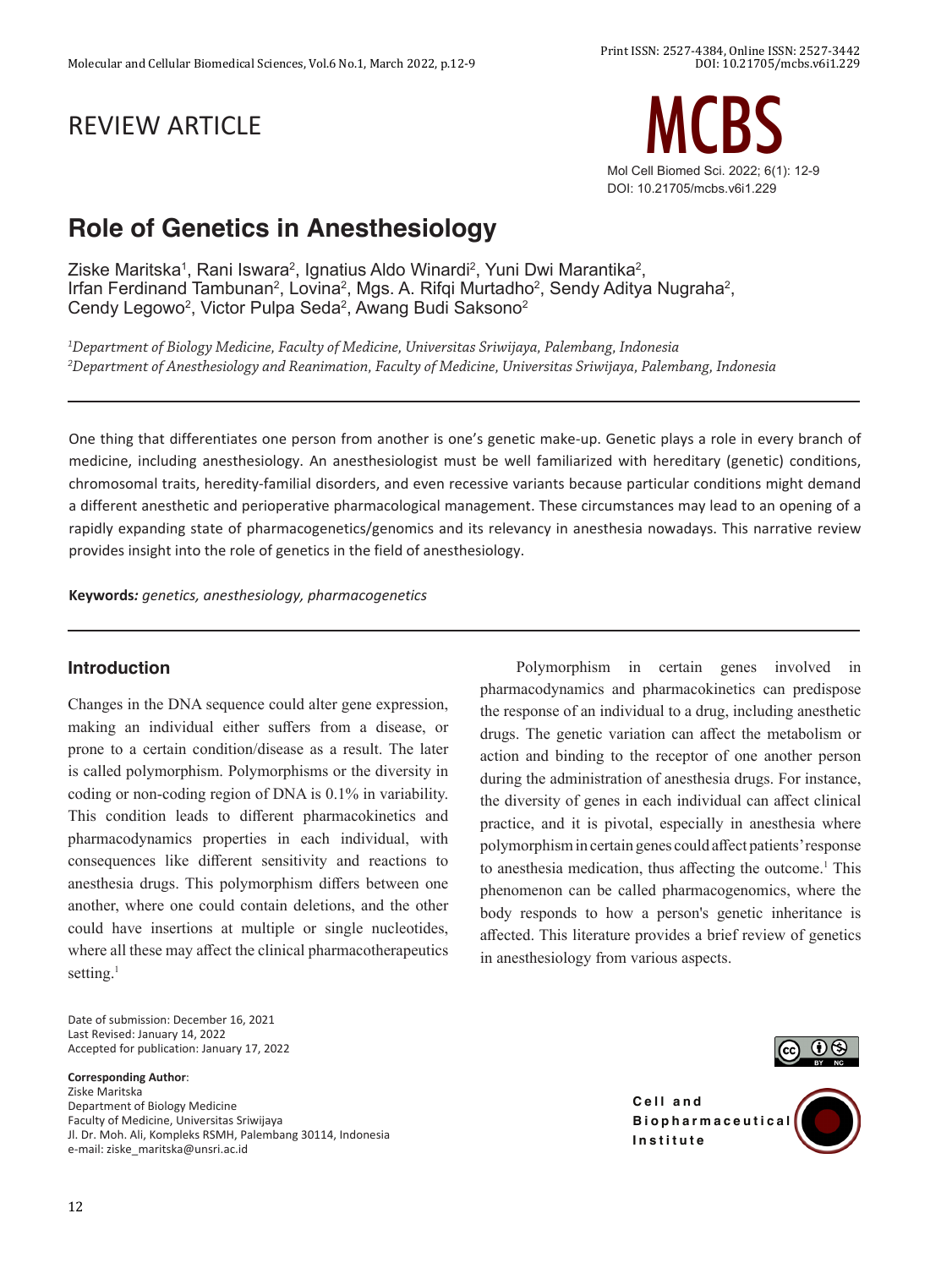#### **Genetics polymorphisms in pain**

Polymorphism causes differences in nociception function between one another. Although the variability is also influenced by other factors such as sex, psychosocial, environmental, mood, past life experiences, and behavior. Examples of this variability include CYP2D6 gene polymorphism towards codeine and tramadol, CYP2B6 gene polymorphism towards Methadone, and CYP2C9 gene polymorphism towards celecoxib. Based on the studies, there were recommendations made towards the use of these drugs. Take for example, the recommendation made for codein based on the CYP2D6 gene polymorphism where a person can be categorized into ultrarapid, intermediate, and poor metabolizer based on the alleles found. Normal function would have alleles \*1, \*2, \*27, and \*33 while decreased function would have alleles \*10, \*17, \*41, and \*49. It allows new insight into how an individual's properties of pain medicine in preoperative, intraoperative, and postoperative and chronic pain settings becomes crucial.<sup>2,3</sup>

## **Genetic and genomic in postoperative pain and choice of treatments**

The increasing prevalence and inadequate efficacy in postoperative pain have become major health issues. During wound healing, many patients feel acute pain after surgery within days to weeks and the rest will develop chronic pain after operative surgery that will last more than three months. There are many factors that develop pain after surgery, such as type of surgery, scared of surgery, anxiety, perioperative nerve injury, pain expectation, obesity, young age, and sex. High pain sensitivity and high risk of postoperative pain had been associated with single nucleotide polymorphism.<sup>4</sup>

The  $\mu$ -opioid receptor gene (OPRM) are associated with mutation related to analgesic pharmacogenetic. In order to achieve adequate analgesia, most people with homozygous minor allele OPRM1 need 30% more oxycodone compared with major allele. There are some people with CYP2D6 variation activity that produce morphine efficiently and poorly.<sup>4</sup> Next Generation Sequencing (NGS) is used to screen for seldom genetic variants that mediate pain. More intensive research in epigenetic changes and postoperative pain is required because it's still poorly understood. Genotype-dependent dosing of analgesics is used to select more effective analgesic treatment. Interindividual variability in drug responses in developing

novel analgesic postoperative pain might be facilitated with pharmacogenetics.<sup>4</sup> Mitochondria are known as agedependent changes in their sensitivity to anesthetics drugs. Aging affects organism response to xenobiotics, mostly in central nervous system. Genome study showed that single nucleotide polymorphism in genes involved in cell water regulation and oxygen detection.5

## **Genetic and awareness with recall during surgery**

Recall during surgery is rare, about 0.2%. Although it is low, it is a disconcerting experience for the patients. The Amnestic effect of general anesthesia occurs at 0.1- 0.3 Minimum Alveolar Concentration (MAC) in 90% of patients. Recall while under general anesthesia in 10-25% patients happen in an adequate dose of >0.5 MAC, which shows that anesthetic agents can't alter consciousness and memory formation. Genetic factors may explain resistance to anesthetic drugs in recall while under general anesthesia. Calcium signaling pathways and purinergic pathways have a role in memory formation and arousal. Disruption in CACNA-1H /Cav2.<sup>3</sup> decreases slow-wave sleep and regulates N-methyl-D-Aspartate receptor function. CACNA-1B makes experimental subjects resistant to propofol and more sensitive to halothane.<sup>6</sup>

## **Anesthesia consideration in patients with rare genetic diseases**

The focus of perioperative care in patients with coexisting unusual genetic disease begins with thorough evaluation and identification of comorbidities because many congenital anomalies are interconnected.

#### *Airway Abnormalities*

Patients with airway abnormalities have the risk of difficult face mask ventilation and intubation. The etiology of airway abnormalities itself can be caused by varied factors, including bronchopulmonary hypoplasia, altered respiratory drive, gastroesophageal reflux, and also skeletal abnormalities (vertebral and craniofacial anomalies) related to genetics. Thus, in dealing with such cases, the management would be different, where anesthesiologist needs to: (1) evaluate airway for difficult intubation or ventilation before using neuromuscular blocking agents, (2) strictly monitor the patients' airway, (3) prepare the equipment for difficult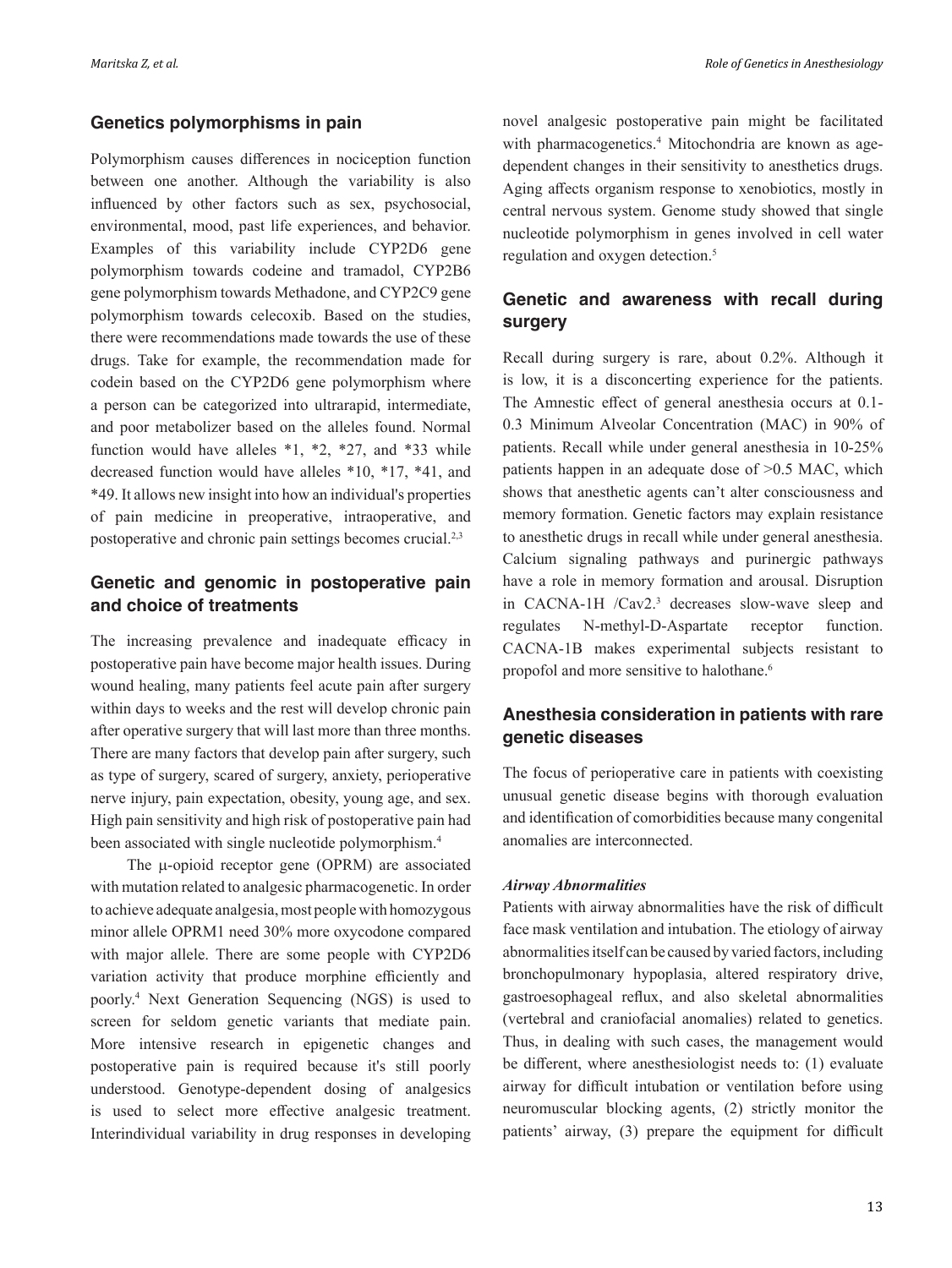airway, and (4) properly positioning and caring for patients during intubation, such as neck traction, prevent hyperextension and hyperflexion of the cervical spine.<sup>7</sup>

#### *Congenital Heart Diseases*

When handling patients with congenital heart disease, there are at least two things that needs to be done: invasive monitoring during a surgical procedure, and the use of antibiotic prophylaxis to prevent bacterial endocarditis.7

## *Neuromuscular Disorders*

Anesthesiologists have to carefully select a decent muscle relaxant agents when handling patients with neuromuscular disorders. Succinylcholine can prolong muscle relaxation and cause heart arrhythmias, elevated potassium, respiratory distress, muscle fasciculation, malignant hyperthermia, and joint stiffness. Meanwhile, non-depolarizing muscle relaxants can exaggerate and prolonge response in patients with central nervous system disorders who are hypotonic.<sup>7</sup>

## **Alteration of genes expression due to anesthetic agents**

More than 22,000 gene expressions and 129,800 transcripts have been analyzed using oligonucleotide microarrays to study the brain character profile of Sprague Dawley rodents after being given acute and chronic doses of propofol isoflurane and ketamine. In the rodent brain, these three anesthetic agents can cause extensive apoptosis. Isoflurane is an inhaled anesthetic that binds to Gamma-Aminobutyric Acid (GABA), glutamate, and glycine receptors. Rats exposed to isoflurane for two hours can increase the expression of the neocortex and hippocampus. In humans, it is known that anesthesia can affect gene expression from brain memory, including the visual cortex. It is also believed to trigger neuroinflammation.

For example, the elderly can increase the occurrence of precursor lesions that cause Alzheimer's illness and other neurodegenerative diseases. Ketamine is a fast-acting general anesthetic producing profound analgesia, transient respiratory depression, interacts with N-Methyl-D-Aspartate (NMDA). When given in high doses, ketamine can cause nerve cell apoptosis. Propofol is an intravenous anesthetic for induction. Modulate the inhibitory neurotransmitter GABA. Propofol has neuroprotective effects with antioxidant properties, inhibition of GABA transmission, the release of glutamate.<sup>8</sup>

In anesthesia and sedation, GABA-AR Agnois has an important role. Etomidate, propofol, isoflurane, thiopental, methohexital, desflurane, and sevoflurane are examples of GABA-AR agonists used in everyday anesthetic practice. Each drug has its advantages and disadvantages. The most popular anesthetic agent for induction is propofol. Thiopental and etomidate have different geographic variations in their use. The pharmacology of GABA-AR agonists has resulted in new developments based on the chemical configuration that can be well-controlled and well-titrated. This agent has many similarities with other sedative agents used in anesthesia and sedation in the future.<sup>9</sup>

## **The role of mitochondria in anesthetic agents neurotoxicity**

Pathogenic changes in protein in mitochondrial cells can amplify the chance of disadvantageous effects from general anesthesia has not been earlier investigated. Isoflurane exposure raised mortality in Drosophila (wild-type flies), taking homozygous mutations of the complex one of mitochondrial. Changes in the protein ND-23 subunit of complex one mitochondrial electron carrier string like mammalian species NDUFS-8 replicate essential features of Leigh syndrome.10

Leigh syndrome is a genetic condition where there is changes/mutations in one's mitochondrial DNA. When the mitochondrial DNA is mutated, it will interfere with the energy sources that run cells in an area of the brain that plays a role in motor movements. However, the prevalence of heterozygosity in the global population is substantially higher at 1 to 2:100. This study exposure ND-23 changes flies to equal doses of Isoflurane or Sevoflurane agent in 5%, 21%, or 75%. Isoflurane, and sevoflurane agents differentially affected the expression of antioxidant genes in 10 to 13-day old ND-23 flies. The dying of heterozygous ND-23 flies exposed to Isoflurane within 75% oxygen concentration expands with the period. Disclosure to general anesthesia is widespread but not without dangers. Changes in some anesthetic target proteins enhance the opportunity of toxicity.10

## **Genetics polymorphim in anesthetic management**

For anesthesiologists predicting intubation and preoperative difficulties. Failed tracheal intubation The next step is supraglottic placement. There are four options after insertion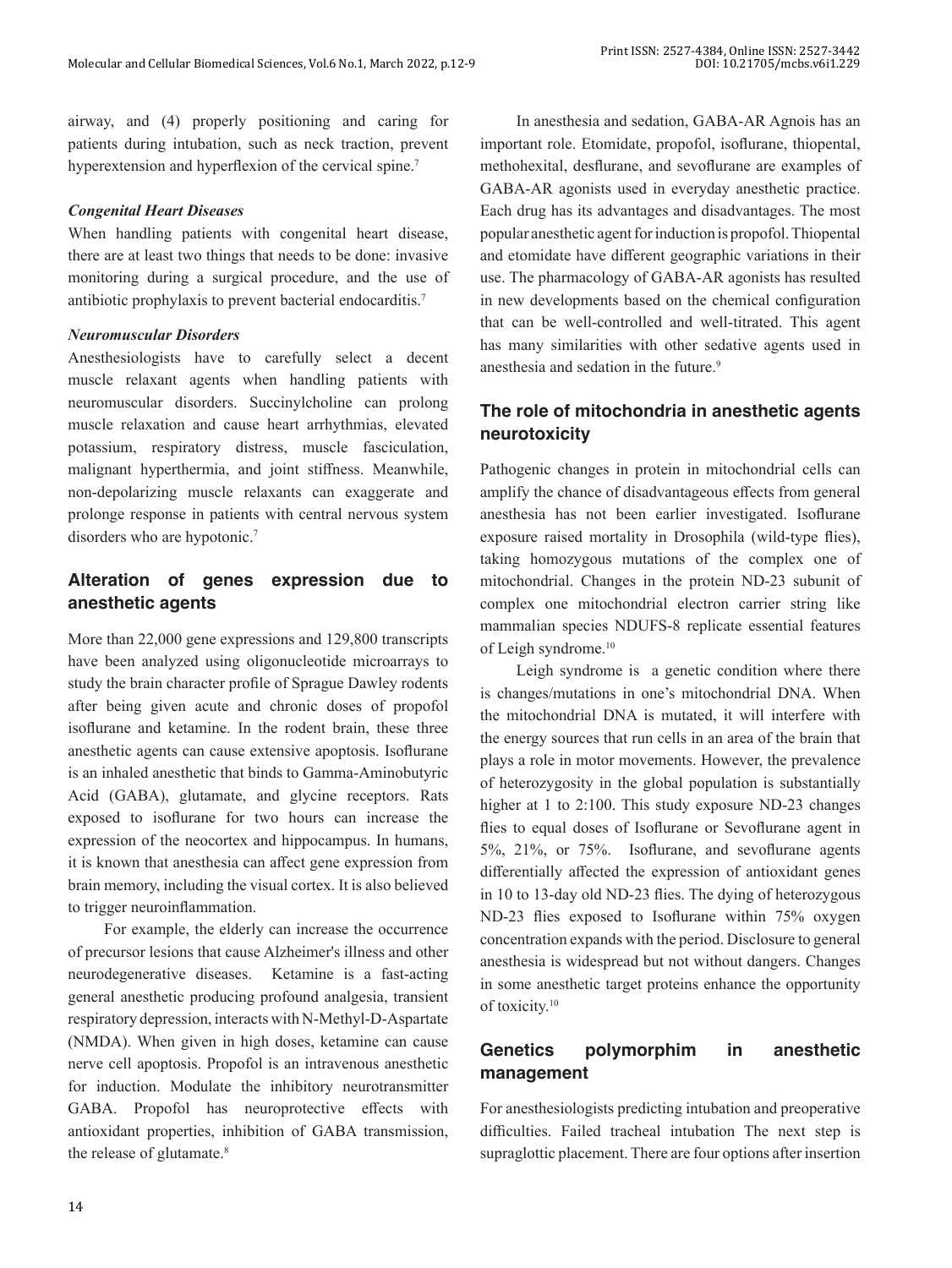*Maritska Z, et al. Role of Genetics in Anesthesiology*

of a supraglottic airway to wake the patient, tracheal intubation via a supraglottic airway continued without tracheal intubation or tracheostomy/cricothyroidotomy.11 Management of bleeding according to the American Society of Anesthesiologists 7.0 g. Several articles on the anesthetic management of children with FTHS are challenging because major scoliosis surgery is a very important preoperative preparation to control difficult intubation and bleeding. It is recommended before the relevant surgery is consulted and considered.<sup>11</sup>

## **Genetic polymorphisms in Frank-Ter Haar syndrome**

Frank-Ter Haar syndrome is rare autosomal recessive characterized by skeletal, developmental delay, cardiovascular, ocular abnormalities, and facial features such as a very large cornea, broad fontanel, prominent forehead, eye spacing) on chromosome 5q35.1 by a mutation in the SH3PXD2B, the gene is Frank-Ter Haar syndrome.<sup>11</sup>

Frank and Ter Haar in 1973 explained that congenital syndromes affecting the skeletal system such as metacarpal bone deformities, scoliosis kyphosis, osteolysis, and vertebral beaks as well as in the eye such as macro corner with or without glaucoma and facial features are associated with brachydactyly, hypertelorism.<sup>11</sup>

#### **Genetic polymorphisms in factor X deficiency**

Intrinsic factor X deficiency is a rare condition clotting disorder with an occurrence number of 1:1000000 in the population. Factor X serum protease synthesized in the liver is vitamin K dependent, and deficiency in factor X is an uncommon acquired congenital coagulopathy. It is the first coagulation factor in the common pathway; when stimulated, factor X catalyzes the transformation of prothrombin into thrombin. Fertility in women with factor X deficiency d is usually correlated with unfavorable outcomes, including spontaneous abortion, premature labor, and bleeding during pregnancy and peripartum time. The American Society of Anesthesiologists (ASA) Task Force on perioperative blood Management declares that FFP indicates or improves excessive microvascular bleeding conditions.<sup>12</sup>

#### **Genetics in heredity arrhythmia**

Tendency to sudden cardiac death (SCD) and potential duration due to the influence of cardiac ion channels

from the congenital abnormality is congenital long QT syndrome. There are two classic hereditary modifications, Romano Ward syndrome, which is variable penetration and autosomal dominant, also Jervell and Lange Nielson syndrome lives autosomal recessive, much less common. In unit point from origin to adulthood similar symptoms, often into puberty and teens. Illnesses, beats, or syncope occasioned by torsade de pointes, some polymorphic form of ventricular tachycardia, are the diagnosis is selflimiting usually lasts less than one minute but may grow to ventricular fibrillation.13 Other form of inherited arrhytmias are: (1)  $Na^+$  channelopathies, (2) arrhytmias due to  $K^+$ channel mutations, and (3) arrhytmias due to other inherited arrhytmogenic mechanism.14 These conditions are caused by different mutations, for example, Na<sup>+</sup> channelopathies are caused by mutations in SCN5A, with variable expressivity and penetrance, meaning its clinical manifestation may differ from one person to another.<sup>14</sup>

Diagnostic with a pathogenic mutation in the setting of LQTS. Differential diagnosis, which can prolong QTc is hypokalemia, hypomagnesemia, hypocalcemia, and hypothyroidism—left ventricular dilatation as a cause of obtained long QT syndrome. Decreased cardiac potassium channel activity or increased sodium or calcium channel activity results in the potential for heterogeneity and elongation induced by LQTS mutation. Management strategies age 40 have an annual occurrence of cardiac arrest or sudden death, and QTc shortens, males usually at greater risk unto puberty. The main treatment is β-blocker, specifically propranolol or nadolol, designated at the highest dose. During patients with LQT2, electrolyte imbalances should be avoided because they are susceptible to hypokalemia and medications that can increase the QT interval.<sup>13</sup>

## **Anesthetic involvement of the alteration superintendence of mucopolysaccharidosis (MPS) patient**

MPS is a group of inborn error metabolism condition where the body can not breakdown mucopolysaccharides properly. MPS is a long chain made of sugar molecules that are ubiquitous in human's body. Since the body can not break it down, the molecules will be buildup in cells, that eventually lead to various clinical manifestations. There are several types of muccopolysaccharidosis (muccopolysaccharidosis type I, type II, type III, type IV, type V, type VI, type VII,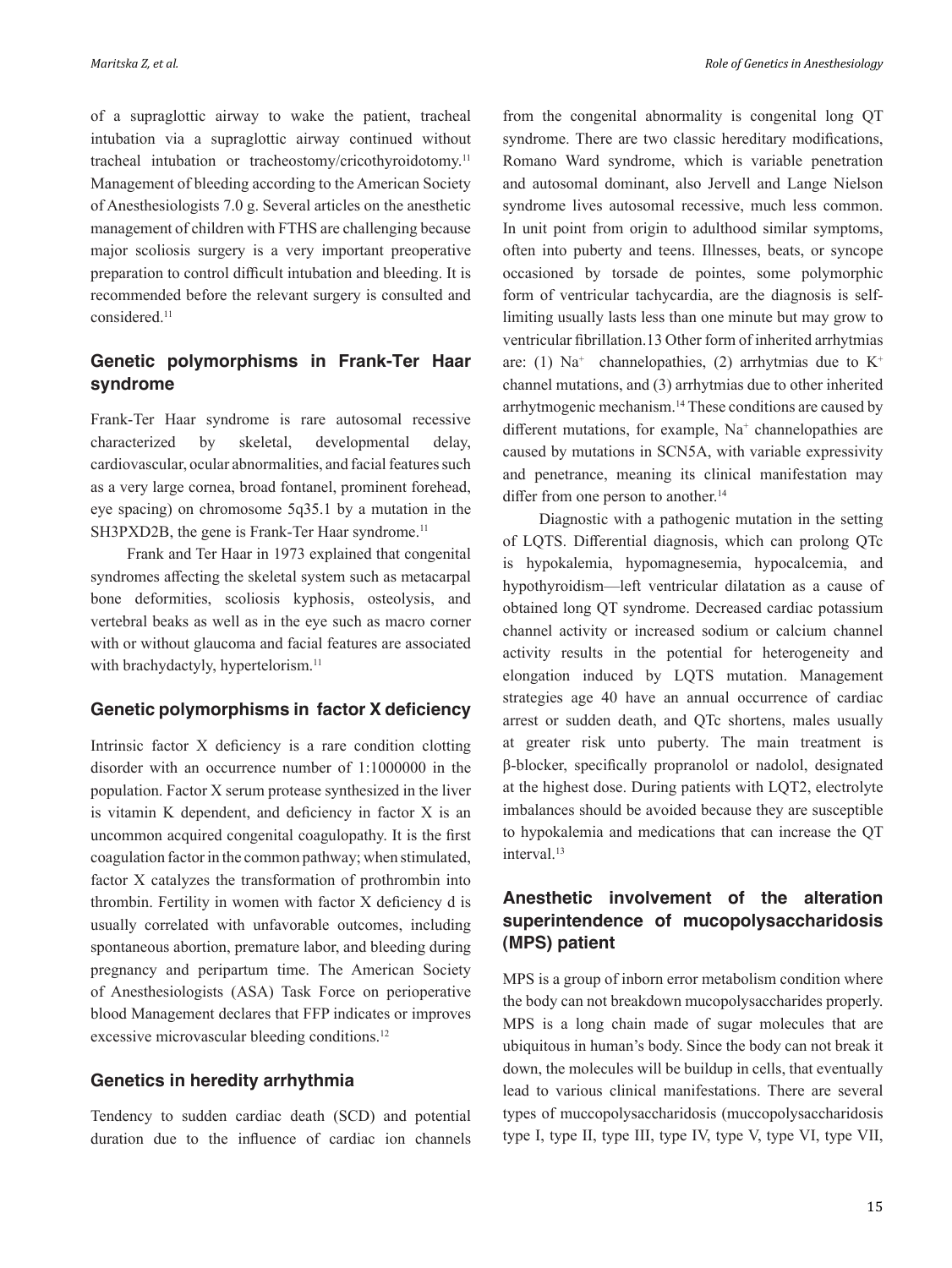and type IX). However, a lot of its cases are passed on in an autosomal recessive patern, with only type II passed on in an X-linked pattern.<sup>15</sup>

The mucopolysaccharidoses are inbred metabolic disturbances noted to provide clinical matter, mainly corresponded to airway, cardiac and skeletal anomaly, in children in the course of anesthesia. The alteration clinical superintendence of the mucopolysaccharidosis can be explained in three stages. An opening stage of hoarding and deployment of learning about superintendence of this rare illness with an accretion confession that not treated MPS type I and with the critical structure of other types like Maroteaux syndrome were connected with acute complications under anesthesia. The second stage followed this mirroring the valuable outcome treatment like hemopoietic stem cell transplantation therapeutics.<sup>16</sup>

## **Electrocardiography impact of propofol against etomidate in Brugada Syndrome patient**

Brugada syndrome is a genetic condition where a person who suffered from it could experience ventricular tachyarrhytmias that can lead to cardiac arrest or sudden cardiac death. As a genetic condition, Brugada syndrome is passed down in an autosomal dominant manner, meaning it only takes one affected parent to have a 50:50 chance of having an affected child. Up to this date, this condition is known to be caused by mutations in eight genes (SCN5A, GPDIL, CACNA1C, CACNB2, SCN1B, KCNE3, SCN3B, and HCN4). The diagnosis of Brugada syndrome can only be established by investigating the genetic cause.<sup>17</sup>

There was no meaningful diversity in electrocardiographic changes in Brugada syndrome patients when propofol against etomidate was administered to induce anesthesia. This research did not find out electrocardiographic changes concerned to propofol used as a treatment for anesthesia keeping, so future research would be guaranteed before inference about the safety protocol treatment in Brugada syndrome patients can be determined.<sup>18</sup>

# **Children with medium-chain acetyl-CoA dehydrogenase deficiency**

Medium-Chain-Acyl-Coenzyme A Dehydrogenase (MCAD) is an enzyme playing a role in mitochondrial fatty acid ß-oxidation. Lack of this enzyme could lead

to hypoketotic hypoglycemia that manifests in lethargy, seizures, and coma. MCAD deficiency is one of the most commonly found inborn errors of metabolism in children. In well developed countries, most children are screened and diagnosed through newborn screening. MCAD deficiency is caused by mutations in ACADM gene that can be identified through molecular testing. It is inherited in an autosomal recessive manner where carrier parents are at risk for having an affected child as big as 25%.19

In healthy children taking glucose supplementation, perioperative metabolic decompensation is rare. Surgery and glucose supplementation can cause blood sugar levels to rise. Found no significant complications with bolus administration of propofol and the volatile anesthetic agent. Atracurium, a muscle relaxant, if used for a long time, can cause delayed offset in patients.15 As recommended, administration of glucose supplements, frequent perioperative blood sugar monitoring, and neuromuscular blockade are recommendations to this group of patients. No specific approach to anesthesia would be recommended.<sup>20</sup>

## **Genetics in Donohue syndrome**

Donohue syndrome is an inherited disease that causes defects in insulin receptor function, an autosomal recessive disorder that affects the ability of insulin to bind to receptors. It is caused by mutations in INSR gene that can be passed on in an autosomal recessive pattern, meaning parents of an affected individual needs to carry one copy of the mutated gene. There is little relevant literature to date. about anesthesia considerations in Donohue syndrome, and anesthetic management in Donohue syndrome. One of the case series reporting five children with Donohue syndrome showed that the patients are at risk of general anesthesia. The risks mainly related to restrictive lung disease and abdominal distention that could be getting worse due to bag valve mask ventilation and limited respiratory reserve.<sup>21</sup>

A spontaneous breathing technique is highly recommended in the induction phase. Bag valve ventilation is usually used in patients with constant gastric aspiration and defying intubation. There is failure to thrive in patients with this syndrome and low birth weight, causing various risks in anesthesia such as difficult intravenous access, hypoglycemia, and hypothermia. The effect of anesthesia on children suffering from this syndrome can cause cardiomyopathy, causing cardiovascular collapse.21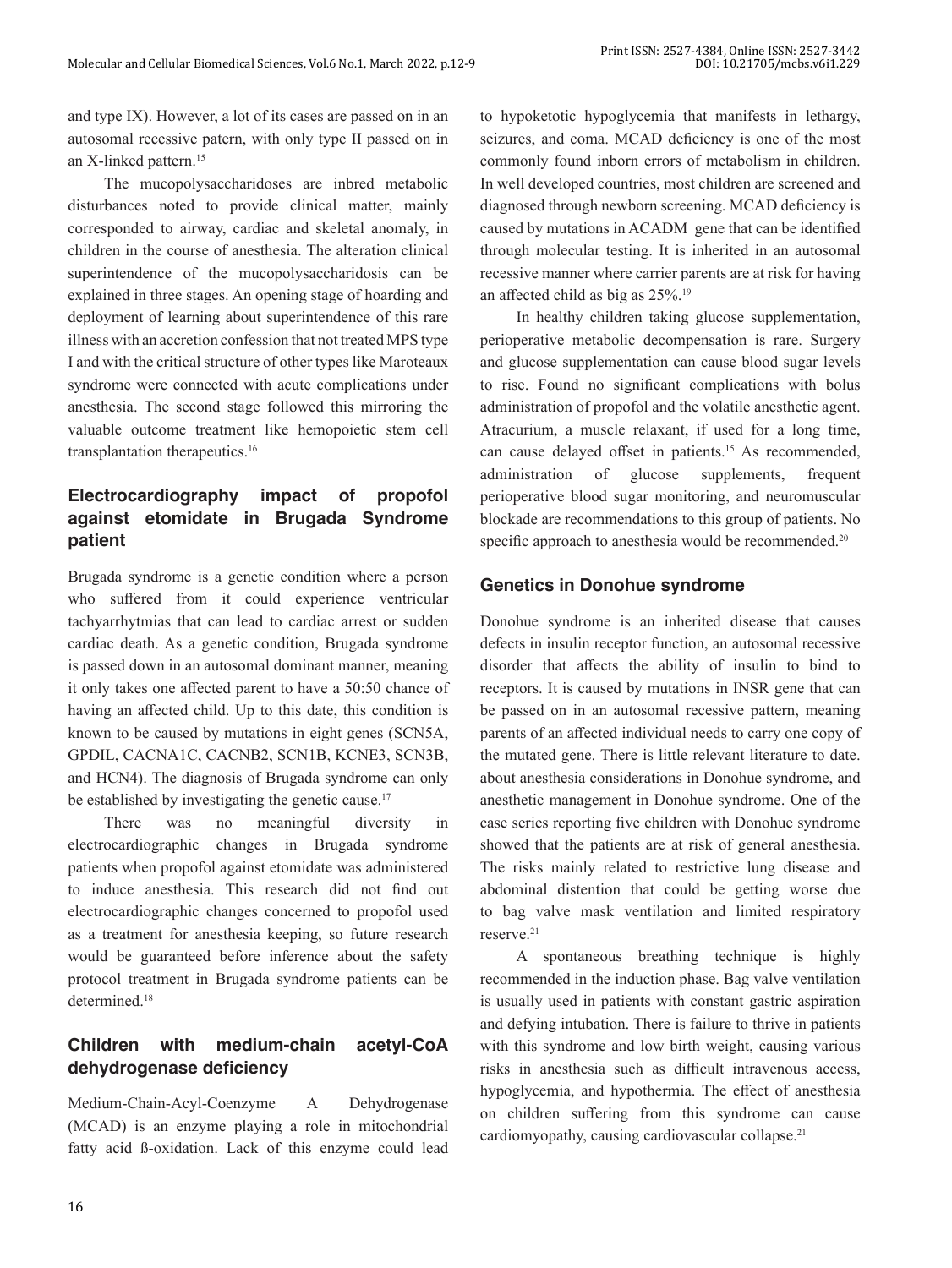The presence of abdominal distension and a small thoracic diameter causes decreased chest compliance and problems with bag-valve ventilation. In difficult mask ventilation, we must prepare additional airway devices such as a laryngeal mask airway that can be used if there is an obstruction in the airway. If difficulty in airway planning, we can ask for help from a more expert senior, use an indirect laryngoscope, and involve the ENT team if needed.<sup>21</sup>

## **Anesthetic consideration in Congenital Insensitivity to Pain with Anhidrosis (CIPA) and skeletal dysplasia**

#### *Congenital Insensitivity to Pain with Anhidrosis (CIPA)*

CIPA is an autosomal recessive disorder characterized by an elevated temperature, no sweating, and an absence of sensitivity to pain sensations. It is a disorder of functional mutations in TKRA acting on the neurotrophic receptor tyrosine kinase type 1 and the receptor on the nNerve Growth Factor (NGF), causes the NGF to be unable to bind to Neurotrophic Receptor Tyrosine Kinase 1 (NTRK1) resulting in decreased TKRA signaling and death in specific nerves.22 This process can occur at the stage of embryonic formation, causing insensitivity to pain and disorders of the autonomic nervous system. There are case reports in China showing that often, there is an increase in temperature during surgery, an increase in blood pressure, and bradycardia due to the influence of autonomic dysfunction; this can last for 6 hours after surgery. So that in some cases, patients with this condition do not require opiates during surgery because they already have congenital analgesia.<sup>23</sup>

#### *Skeletal Dysplasia*

Skeletal dysplasia is a disorder that occurs in the development and growth of the human skeleton that is heterogeneous and common. It is a group of more than 400 inherited bone disorders, with many genes involved as well. Skeletal dysplasias can be inherited in various manner, namely: autosomal recessive, autosomal dominat, X-linked recessive, X-linked dominant, and Y-linked. This disorder is a big problem that can occur during anesthesia management because it involves several abnormalities of the airway, either morphologically or functionally, and limitations in abnormal mobility of the cervical spine. There are a few things to consider when the patient: (1) has small chest space and narrow airways, (2) has inappropriate craniofacial growth that can lead to jaw malformations and restriction of mobilization during intubation, (3) is overweight. Genetic mutations can cause characteristic deformities of bone, non-skeletal organ systems. Collagen II mutations can cause tracheomalacia, laryngomalacia, and eyeball fragility, increasing the risk of anesthesia. To screen for skeletal dysplasia before undergoing anesthesia should be screening neurological examination, radiographic examination. Patients with skeletal dysplasia tend to have frequent hypoxemia, thus sedation for preoperative is recommended. Furthermore, for airway management, a use of video laryngoscope for intubation is also recommended. One thing to notice is patients with skeletal dysplasia are not recommended for surgery under the management of epidural anesthesia.<sup>24</sup>

#### **Genetics in malignant hyperthermia**

Malignant hyperthermia is a dangerous reaction of high body temperature reaction when doing general anesthesia. Some people genetically prone to this disease have an increased risk of malignant hyperthermia if given anesthetics gas such as suxamethonium. It can be called a malignant hypermetabolic syndrome. There are no unique symptoms of malignant hyperthermia, and it can kill the bearer if it is not treated in the early stages. The treatment needs to be aggressive and given as soon as possible. The Association of anesthetists already made instructions in the anesthetics room to guide if malignant hyperthermia occurs. The last principle was in 2011 and has been updated. In this instruction, we will give information and recommendations for this situation. This instruction has complete information for anesthetists when dealing with this disease. After the crisis, the information about care and monitoring need tools and how to resurrect patients in the operating room and ICU, communication, teamwork, and instruction on handling patient family.<sup>25</sup>

With the inventions of genes related to malignant hyperthermia, including ryanodine receptor 1 (RyR1), CACNA1A, and STAC3, and improvement in genetics screening tools, including new sequencing, our knowledge of the genetics of malignant hyperthermia has increased. The new sequencing method has made genetic testing possible for malignant hyperthermia screening for first-line diagnostic test for patients with malignant hyperthermia reaction under anesthesia. With the low price of the sequencing, the chance of rare case of RYR1 and CACNA1S and other genetic disorders can be found more easily.<sup>26</sup>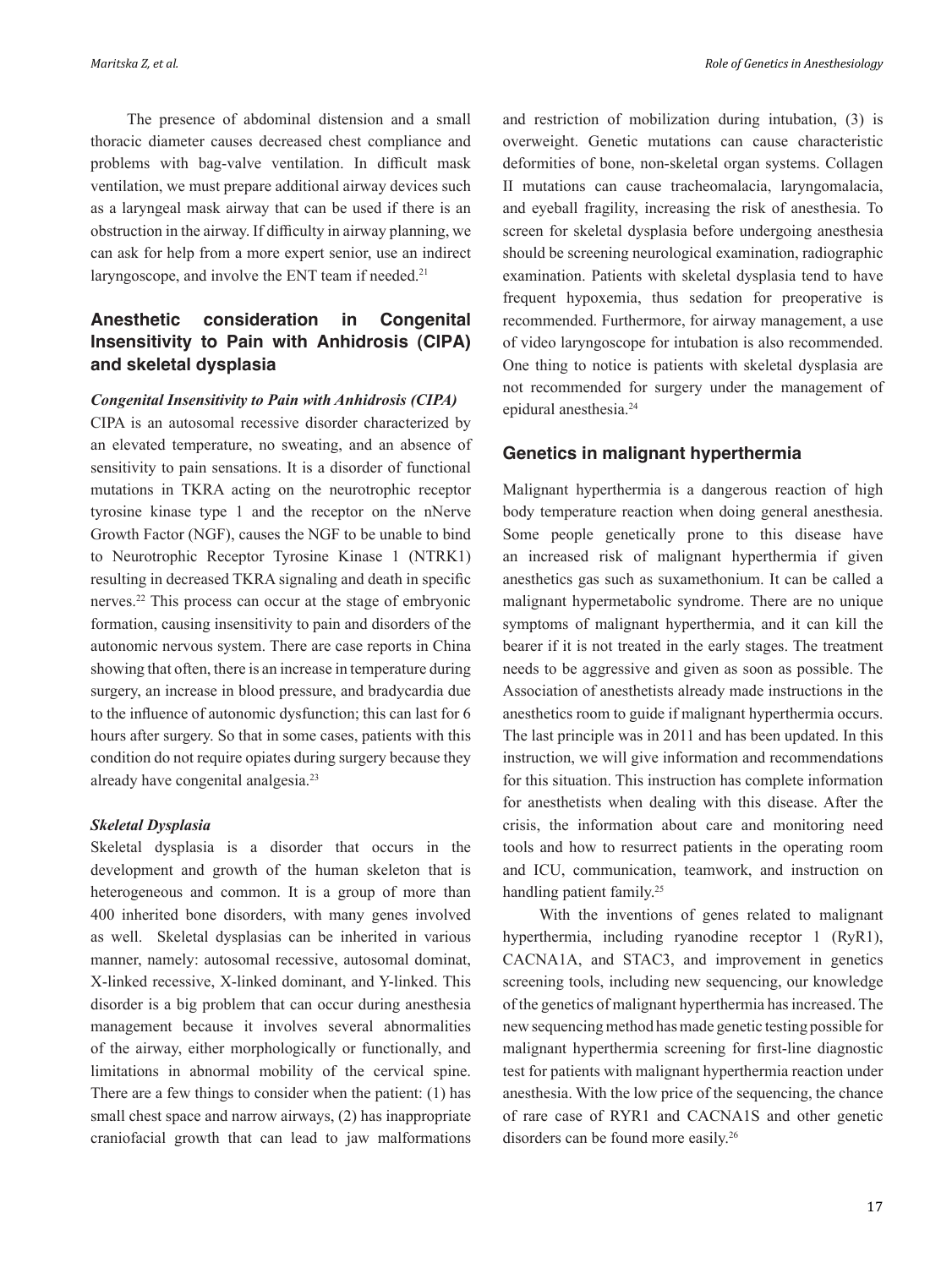## **Current Genetic Testing Available**

Genetic testing and genomic testing have been growing rapidly since the completion of human genome project in 2003. Nevertheless, the availability and accessibility of said testing are not yet widespread. Genetic and genomic tests are applied based on what is being analyzed; single genes, multiple genes, exomes, or an entire genome. Common genetic testing involved single-gene test, especially for single-gene disease that are inherited in a Mendelian inheritance pattern. For a single-gene test, a simple Polymerase Chain Reaction (PCR) can be applied. However, in diseases with polygenes involvement, a panel tests of multiple genes using microarray is preferred. When examining the whole exome, a whole exome sequencing is preferrable, where the test would evaluate the coding regions only. Meanwhile, if the genetic cause can not be determined, a whole genome analysis can be conducted to investigate the whole genome, both coding and non coding regions.<sup>27</sup>

## **Conclusion**

Although rarely discussed, genetics affect anesthesiology in many ways. Certain genetic variants can alter one's response to particular medication, thus affecting the patients' outcome. Identifying genetic polymorphism can be made possible through genetic and genomic testing. However, it is recommended for those working on the anesthesiology field to be aware of such conditions that might demand a different anesthetic and perioperative pharmacological management.

#### **References**

- 1. Panditrao MM, Panditrao MM. Editorial: anaesthesia and genetics: still, the uncharted territories!! J Anesth Crit Care Open Access. 2016; 4(1): 00123. doi: 10.15406/jaccoa.2016.04.00123.
- 2. Packiasabapathy S, Horn N, Sadhasivam S. Genetics of perioperative pain management. Curr Opin Anaesthesiol. 2018; 31(6): 749-55.
- 3. Pratt VM, Scott SA, Pirmohamed M, editors. Codeine therapy and CYP2D6 genotype. In: Medical Genetics Summaries [Internet]. Bethesda: National Center for Biotechnology Information (US); 2012. Available from: https://www.ncbi.nlm.nih.gov/books/ NBK100662/.
- 4. PaladaV, Kaunisto Ma, Kalso E. Genetics and genomics in postoperative pain and analgesia. Curr Opin Anaesthesiol. 2018; 31(5): 569-74.
- 5. Schiffman HJ, Olufs ZPG, Lasarev MR, Wassarman DA, Perouansky M. Ageing and genetic background influence anaesthetic effects in a D. melanogaster model of blunt trauma with brain injury†. Br J Anaesth. 2020; 125(1):77-86.
- 6. Sleigh JW, Leslie K, Davidson AJ, Amor DJ, Diakumis P, Lukic V, *et al.* Genetic analysis of patients who experienced awareness

with recall while under general anesthesia. Anesthesiology. 2019; 131(5): 974-82.

- 7. Oliveira, Degrandi CR. Anesthesia in patients with unusual genetic diseases. Anaesth Pain Intensive Care. 2019; 23(1): 5-8.
- 8. Upton DH, Popovic K, Fulton R, Kassiou M. Anaesthetic-dependent changes in gene expression following acute and chronic exposure in the rodent brain. Sci Rep. 2020; 10(1): 9366. doi: 10.1038/s41598- 020-66122-6.
- Brohan J, Goudra BG. The role of GABA receptor agonists in anesthesia and sedation. CNS Drugs. 2017; 31(10): 845-56.
- 10. Olufs ZPG, Ganetzky B, Wassarman DA, Perouansky M. Mitochondrial complex I mutations predispose drosophila to isoflurane neurotoxicity. Anesthesiology. 2020; 133(4): 839-51. doi: 10.1097/ALN.0000000000003486.
- 11. Basaran I, Gozubuyuk E, Canbolat N, Edipoglu IS, Buget MI. Anesthetic management of scoliosis operation in a pediatric patient with Frank-ter Haar syndrome: a case report. Braz J Anesthesiol. 2021; 71(2): 181-3.
- 12. Krkovic M, Koosova Gajic A, Tarčuković J, Sotosek V, Stimac T, Balen S, *et al.* Factor X deficiency management for elective cesarean delivery in a pregnant patient. Am J Case Rep. 2020; 21: e920685. doi: 10.12659/AJCR.920685.
- 13. Levy D, Bigham C, Tomlinson D. Anaesthesia for patients with hereditary arrhythmias; part 2: congenital long QT syndrome and arrhythmogenic right ventricular cardiomyopathy. BJA Educ. 2018; 18(8): 246-53. doi: 10.1016/j.bjae.2018.04.005.
- 14. Lehnart SE, Ackerman MJ, Benson DW Jr, Brugada R, Clancy CE, Donahue JK, *et al.* Inherited arrhythmias: a National Heart, Lung, and Blood Institute and Office of Rare Diseases workshop consensus report about the diagnosis, phenotyping, molecular mechanisms, and therapeutic approaches for primary cardiomyopathies of gene mutations affecting ion channel function. Circulation. 2007; 116(20): 2325-45.
- 15. Hirst L, Mubeen S, Abou-Ameira G, Chakrapani A. Mucopolysaccharidosis (MPS): Review of the literature and case series of five pediatric dental patients. Clin Case Rep. 2021; 9(3): 1704-10.
- 16. Hack HA, Walker R, Gardiner P. Anaesthetic implications of the changing management of patients with mucopolysaccharidosis. Anaesth Intensive Care. 2016; 44: 660-8.
- 17. Sheikh AS, Ranjan K. Brugada syndrome: a review of the literature. Clin Med. 2014; 14(5): 482-9.
- 18. Flamée P, Varnavas V, Dewals W, Carvalho H, Cools W, Bhutia JT, *et al.* Electrocardiographic effects of propofol versus etomidate in patients with Brugada syndrome. Anesthesiology. 2020; 132: 440- 51.
- 19. Merritt JL 2nd, Chang IJ. Medium-chain acyl-coenzyme A dehydrogenase deficiency. In: Adam MP, Ardinger HH, Pagon RA, editors. GeneReviews® [Internet]. Seattle: University of Washington, Seattle; 1993-2022. Available from: https://www.ncbi. nlm.nih.gov/books/NBK1424/.
- 20. Allen C, Perkins R, Schwahn B. A retrospective review of anesthesia and perioperative care in children with medium-chain acyl-CoA dehydrogenase deficiency. Paediatr Anaesth. 2017; 27(1): 60-5.
- 21. Kirkwood A, Stuart G, Harding L. Donohue syndrome: A review of literature, case series, and anesthetic considerations. Paediatric Anaesth. 2018; 28(1): 23-7.
- 22. Mughal SM, Farhat A. Case study of a rare genetic disorder: congenital insensitivity to pain with anhidrosis. Cureus. 2021; 13(1): e12984. doi: 10.7759/cureus.12984